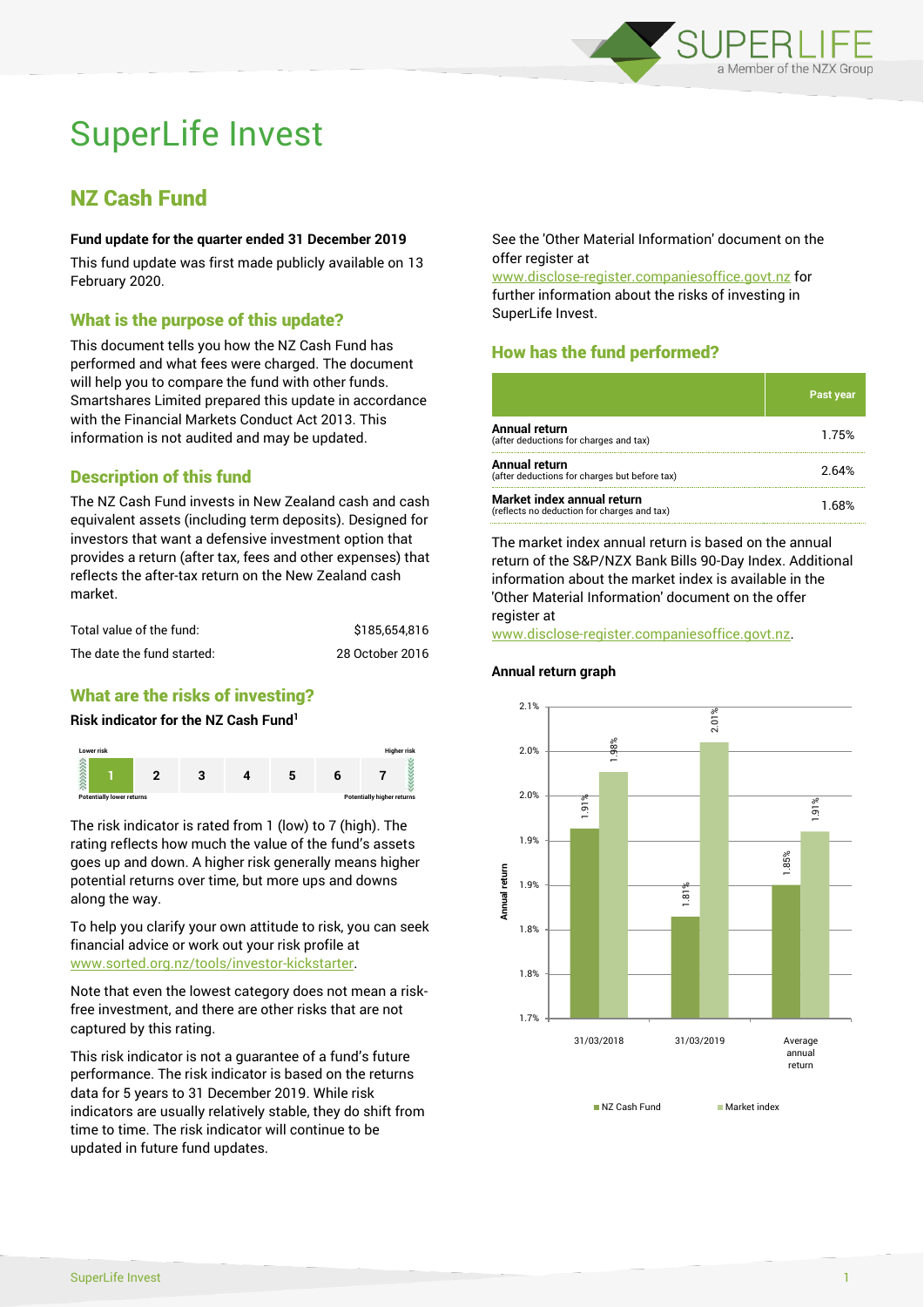

This shows the return after fund charges and tax for each year ending 31 March since the fund started. The last bar shows the average annual return since the fund started, up to 31 December 2019.

**Important:** This does not tell you how the fund will perform in the future.

Returns in this update are after tax at the highest prescribed investor rate (PIR) of tax for an individual New Zealand resident. Your tax may be lower.

#### What fees are investors charged?

Investors in the NZ Cash Fund are charged fund charges. In the year to 31 March 2019 these were:

|                                                       | % per annum of fund's<br>net asset value |  |
|-------------------------------------------------------|------------------------------------------|--|
| <b>Total fund charges</b>                             | በ 42%                                    |  |
| Which are made up of:                                 |                                          |  |
| <b>Total management and administration</b><br>charges | በ 42%                                    |  |
| Including:                                            |                                          |  |
| Manager's basic fee                                   | 0.35%                                    |  |
| Other management and<br>administration charges        | 0.07%                                    |  |
| Other charges                                         | Dollar amount per investor               |  |
| Administration fee                                    | \$12 per annum                           |  |

Investors may also be charged individual action fees for specific actions or decisions (for example, if an investor has a financial adviser and has agreed to pay a fee to the adviser for providing financial advice). See the Product Disclosure Statement for SuperLife Invest for more information about those fees.

Small differences in fees and charges can have a big impact on your investment over the long term.

GST is included in the fund charges set out above.

#### Example of how this applies to an investor

Jess had \$10,000 in the fund and did not make any further contributions. At the end of the year, Jess received a return after fund charges were deducted of \$175 (that is 1.75% of her initial \$10,000). Jess paid other charges of \$12. This gives Jess a total return after tax of \$163 for the year.

#### What does the fund invest in?

#### **Actual investment mix**

This shows the types of assets that the fund invests in.



#### **Target investment mix**

This shows the mix of assets that the fund generally intends to invest in.

| <b>Asset Category</b>        | <b>Target asset mix</b> |
|------------------------------|-------------------------|
| Cash and cash equivalents    | 100.00%                 |
| New Zealand fixed interest   |                         |
| International fixed interest |                         |
| Australasian equities        |                         |
| International equities       |                         |
| Listed property              |                         |
| Unlisted property            |                         |
| Commodities                  |                         |
| Other                        |                         |